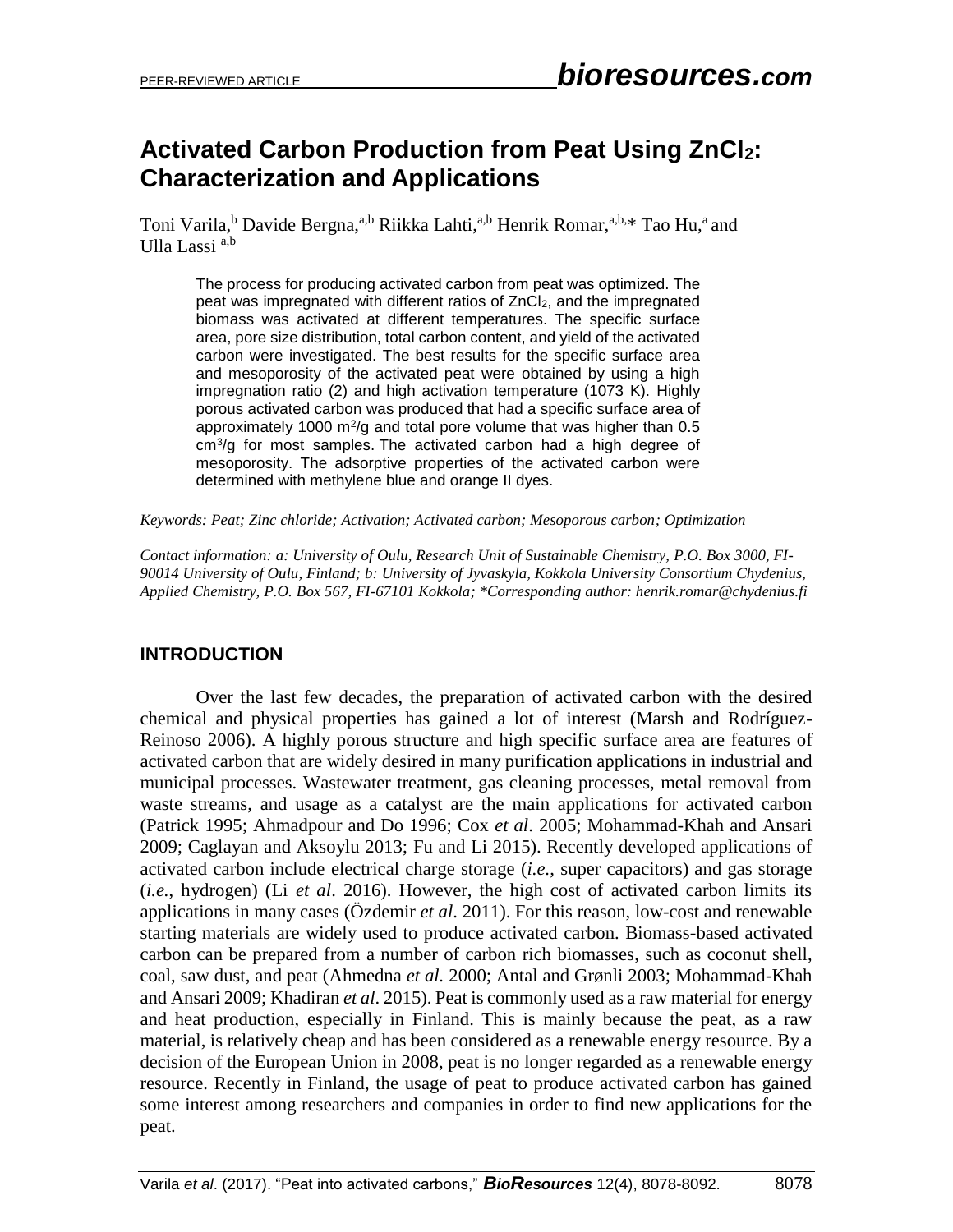There are two well-known methods for producing activated carbon, which are physical activation and chemical activation. Physical activation is performed in a two-step process. First, the biomass is placed in a reactor flushed continuously with a nitrogen atmosphere in order to avoid total oxidation. Heat is then fed into the system, which results in the carbonization of the biomass at temperatures near 673 K. The carbonization temperature is one of the most important parameters that affects the physical properties of the activated carbon. Generally, peat contains cellulose, hemicellulose, lignin, ash, and other organic compounds. The carbonization process is needed in order to decompose these organic compounds into activated carbon. The properties of the activated carbon vary according to the temperature used. The carbonized biomass is activated by a partial oxidant agent, such as steam or carbon dioxide, at high temperatures (873 to 1073K) (Hanna *et al.* 2015). Activating agents are responsible for the creation of the pore structure.

The advantages of physical activation are the relative simplicity and low cost, while the disadvantage is low yields (Lillo-Ródenas *et al.* 2003; Yorgun *et al*. 2009). For example, more volatile compounds are formed at higher carbonization temperatures, while decomposed organic compounds exit the carbonization process, which leads to lower yield of activated carbon. Furthermore, the holding time effects the yield of activated carbon in the same way as the carbonization temperature. The longer the holding period is, the more time organic compounds have to decompose (Baçaoui *et al*. 2001; Lua and Yang 2004; Yang *et al.* 2010).

In addition to physical activation, chemical agents,  $e.g.,$  zinc chloride  $(ZnCl<sub>2</sub>)$ , KOH, NaOH, and H3PO4, can be used for activating carbon (Lillo-Ródenas *et al.* 2003; Yorgun *et al*. 2009). In the chemical activation process, the biomass is first impregnated with a solution containing the chemical activating agent, dried in an oven, and then heated in a furnace, with rather lower temperatures (673 to 873 K) compared to physical activation, under an inert atmosphere (nitrogen atmosphere). In the case of chemical activation, important factors include the correct mass to carbon ratio to avoid excessive consumption of reagents and proper activation temperature, which can vary according to the type of chemical agent used. From the mechanical point of view, chemical reactions that occur during the carbonization process are not well known. Only few studies have reported about how the chemical activation occurs. In the case of hydroxides (NaOH and KOH), the reactions between carbon and alkaline metals produces metal, hydrogen and metal carbonates. The following reaction can be described with equations 1 and 2 (Lillo-Ródenas *et al*. 2004).

$$
6NaOH + 2C \leftrightarrow 2Na + 3H_2 + 2Na_2CO_3 \tag{1}
$$

$$
6KOH + 2C \leftrightarrow 2K + 3H_2 + 2Na_2CO_3 \tag{2}
$$

However, there is a lack of information about how the reaction between carbon and  $ZnCl<sub>2</sub>$ or H3PO<sup>4</sup> occur during the carbonization process. Only assumptions can be made at this point. Further investigation is needed in this field.

The typical advantages of using chemical activation include the possibility of achieving higher final carbon yields, the fact that it can be a one step process, the generally lower activation temperatures that are required, and an easier adjustment of porosity compared with physical activation (Hayashi *et al*. 1995; Ahmadpour and Do 1996; Benaddi *et al*. 1998; Yorgun *et al*. 2009; Yorgun and Yıldız 2015). The main disadvantages of using chemical compounds are that they are not environmentally friendly substances and are corrosive towards the equipment used during research. An acid washing step is also needed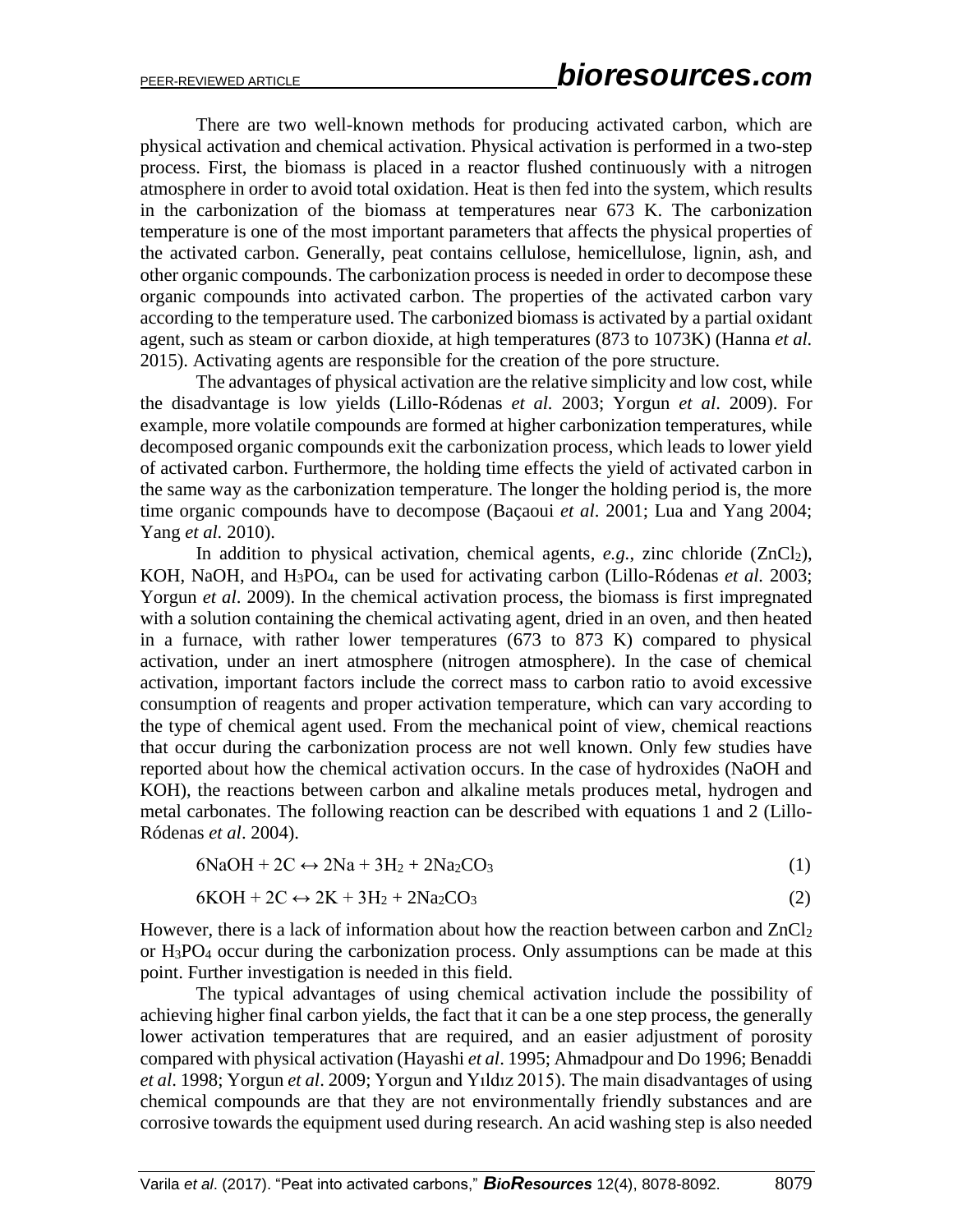in order to remove the chemical activating agent (Teng and Lin 1998; Yorgun *et al*. 2009; Yorgun and Yıldız 2015).

A large specific surface area, well-developed highly porous structure, stability, and surface chemical functional groups are key factors of activated carbon. The adsorption of dyes with large diameters can be used to determine the possible pore structure and interaction mechanisms of activated carbon. Methylene blue and orange II are commonly used dyes. Methylene blue is a basic (cationic) dye, while orange II is an acidic (anionic) dye. The adsorption of dyes is favored by mesoporous (2 to 50 nm) carbon because the molecular size of the dyes is larger than the micropores. In addition to the diffusion into pores, the dye molecules can interact with the surface charge of the activated carbon (Rodríguez *et al*. 2009; Peng *et al*. 2014; Kumar and Jena 2016a). In this work the abovementioned dyes were used to measure the adsorption ability of peat based activated carbons.

The aim of this study was to optimize the chemical activation process using  $ZnCl<sub>2</sub>$ in order to produce highly mesoporous activated carbon with a pore size distribution suitable for use as a catalyst support and adsorption of larger organic molecules. The effect of the activation temperature and different impregnation ratios of peat and  $ZnCl<sub>2</sub>$  on the specific surface area, pore size distribution, yield, total carbon (TC), and adsorption abilities of the peat-based activated carbon were investigated. The term "impregnation ratio" describes the ratio of mass of  $ZnCl<sub>2</sub>$  to the dry mass of peat.

# **MATERIALS AND METHODS**

## **Biomass and Materials**

The peat used in this experiment was obtained from peatlands in the Oulu region of northern Finland. The peat was initially washed with distilled water to remove any impurities, such as metals, and then oven dried at 393 K for 24 h. The peat was then sieved so that a fraction 0.5 to 1 mm in size was collected. The resulting fraction was used for further experiments. All reagents used in this research were ordered from VWR International (Helsinki, Finland).

## **Moisture, Ash Content, and Elemental Analyses of the Peat**

The moisture content and ash content of the peat was measured by using the standard test methods for peat (ASTM D 2974-87). A known amount of peat was weighed in a tared crucible. The crucible was dried overnight in an oven at 378 K. The dried sample was placed in a desiccator and allowed to cool down to room temperature. The crucible was weighed, and the moisture content was calculated by dividing the weight loss by the initial weight of the sample. The crucibles with dried peat was used for determination of the ash content. Organic matter was totally carbonized and removed in a furnace at 713 K for 3 h. The sample was allowed to cool down in a desiccator to room temperature before weighing it. Ash content was calculated as the mass ash as percent of the initial mass. Elemental analysis of the peat was performed with a Flash 2000 analyzer (ThermoScientific, Waltham, MA, USA). Ground elements were converted into simple gases  $(CO_2, H_2O, N_2,$  and  $SO_2$ ) in an oxygen atmosphere and detected with a TDC detector.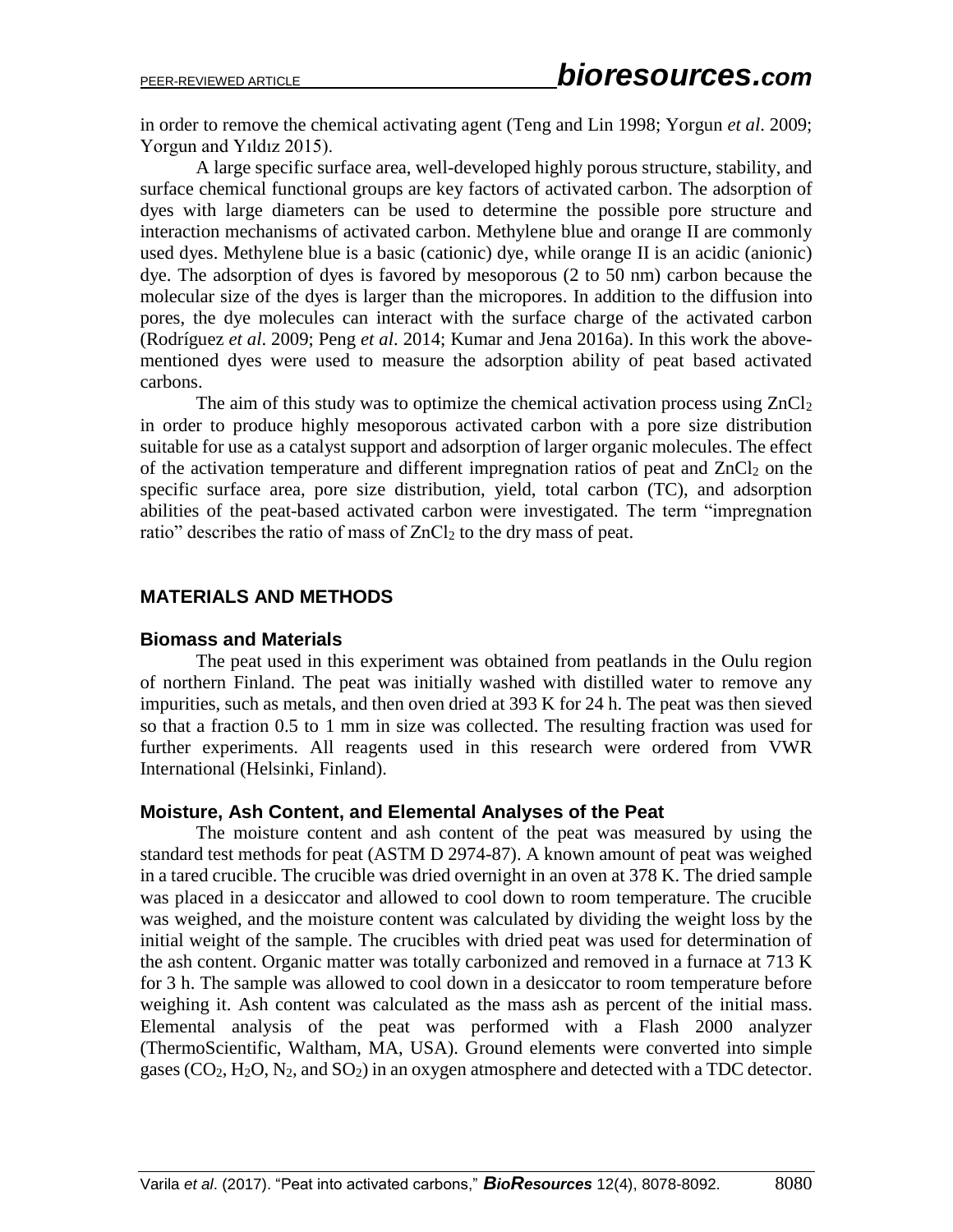# **Preparation, Chemical Activation, and Carbonization of the Peat-Based Activated Carbons**

Four series, each containing different impregnation ratios of  $ZnCl<sub>2</sub>$  to peat, were prepared according to the method described in Liu (2010). The impregnated peat was dried and carbonized at different temperatures, which are given in Table 1. Each peat sample (P) was named according to the carbonization temperature and  $ZnCl<sub>2</sub>$  to peat ratio used. The samples were prepared by adding a known amount of peat and zinc chloride solution to an 800-mL beaker. Under mechanical stirring, the prepared solution was heated to 358 K for 3 h in order to complete the chemical impregnation. Deionized water was added into the solution at various time intervals to prevent it from completely drying out. The impregnated biomass was then dried at 378 K for 24 h in an oven with natural convection.

The impregnated peat samples were crushed in a mortar and activated in a stainlesssteel fixed-bed reactor. The reactor was placed in a tubular heating oven for carbonization. During the heating process, the reactor was flushed with an inert gas (nitrogen) in order to avoid oxidation. The oven temperature was increased from room temperature to the final temperatures, which are shown in Table 1, using a heating ramp of 10 K/min and hold time of 2 h at the final carbonization and activation temperature. To obtain the final activated carbon, the chemical activating agent remaining in the sample after carbonization was removed by refluxing the sample with 3 M HCl for 1 h. The carbon was filtered and washed with distilled water until a neutral filtrate was obtained. The activated carbon was finally oven-dried overnight at 378 K (Yorgun *et al.* 2009).

| Sample                | Impregnation ratio | Activation Temperature (K) |
|-----------------------|--------------------|----------------------------|
| $P_{2_723}$           | 2                  | 723                        |
| $P_{2773}$            | $\overline{2}$     | 773                        |
| $P_{2_873}$           | $\overline{2}$     | 873                        |
| $P_{2_1073}$          | 2                  | 1073                       |
| $P_{1,723}$           |                    | 723                        |
| $P_{1_773}$           |                    | 773                        |
| $P_{1_873}$           |                    | 873                        |
| $P_{\frac{1}{2}}$ 723 | $\frac{1}{2}$      | 723                        |
| $P_{\frac{1}{2}}$ 773 | $\frac{1}{2}$      | 773                        |
| $P_{\frac{1}{2}}$ 873 | $\frac{1}{2}$      | 873                        |
| $P_{\frac{1}{4}723}$  | $\frac{1}{4}$      | 723                        |
| $P_{\frac{1}{4}}$ 773 | $\frac{1}{4}$      | 773                        |
| $P_{\frac{1}{4}}$ 873 | $\frac{1}{4}$      | 873                        |

**Table 1.** Preparation Method of the Activated Carbons

## **Calculation of the Yield and Total Carbon (TC)**

The yield of activated carbon for each sample was calculated from the weight of the resultant peat-based activated carbon divided by the weight of the initial sample used for carbonization and activation (Yorgun *et al.* 2009). The content of carbon present in each sample, given as the TC percent, was measured using a solid phase carbon analyzer (Skalar Primacs MCS, Breda, The Netherlands). The dried and crushed samples were weighed in quartz crucibles, combusted at 1373 K in an atmosphere of pure oxygen, and the resulting  $CO<sub>2</sub>$  was analyzed by an IR analyzer (Skalar Formacs, Skalar, Breda, The Netherlands). The carbon content values were obtained by comparing the signal from the IR analyzer with a calibration curve derived from known masses of a standard substance (citric acid). The total mass of carbon in each sample was calculated as a percent of the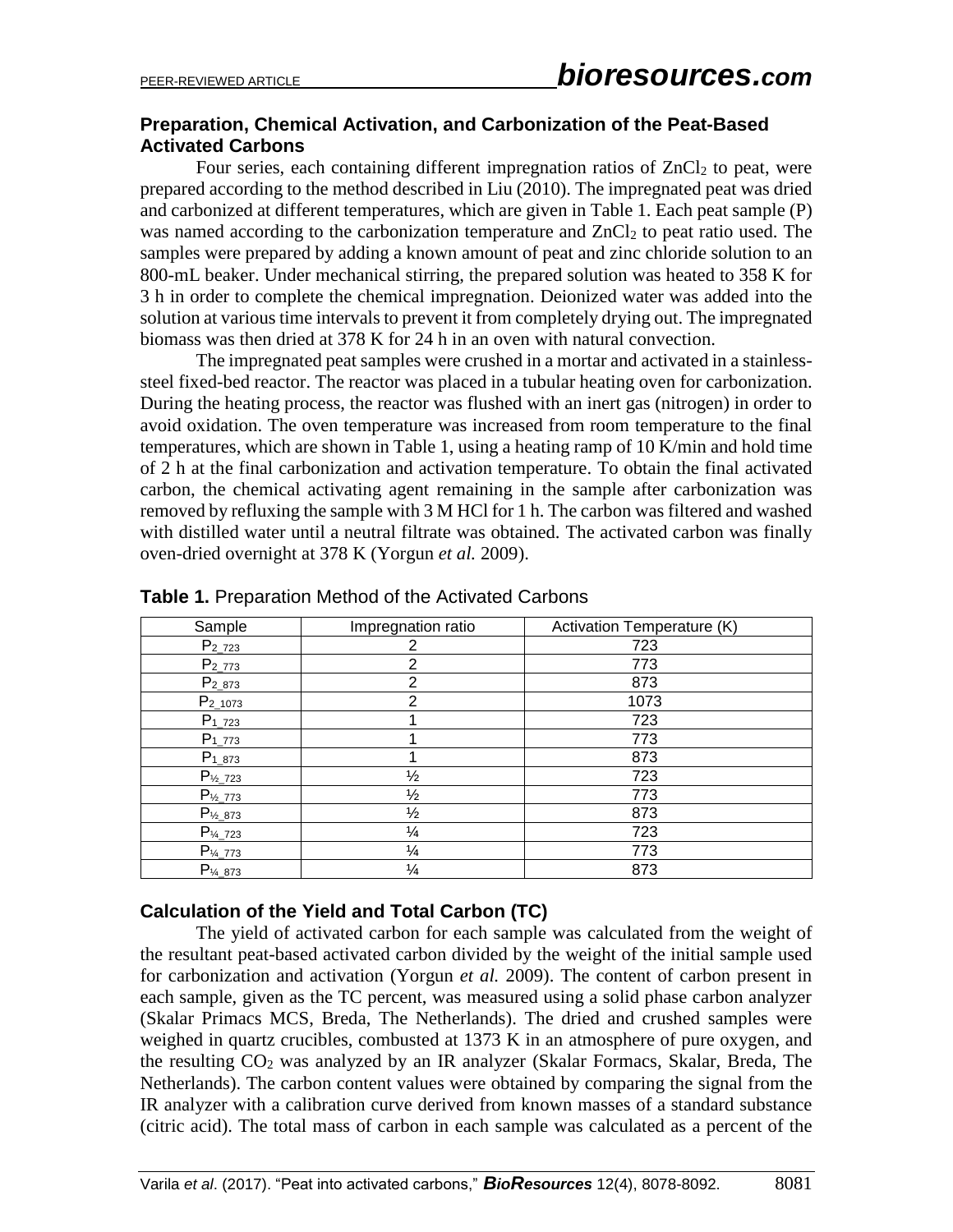mass initially weighed, and was only determined in the final product, which was carbonized, chemically activated, and acid washed.

## **Specific Surface Area and Pore Size Distribution**

Prior to measurement, portions of each sample (approximately 200 mg) were pretreated at low pressures and high temperatures in order to clean the surfaces. Isothermal conditions were obtained by immersing the sample tubes in liquid nitrogen (76 K). Nitrogen was then added to the samples in small steps, and the adsorption isotherms were obtained. The specific surface areas were calculated from the adsorption isotherms according to the Brunauer–Emmett–Teller (BET) method (Brunauer *et al.* 1938). The pore size distributions were calculated using the Barrett-Joyner-Halenda (BJH) algorithm (Barrett *et al.* 1951). With a Micromeritics ASAP 2020 (Norcross, USA), pores down to 1.5 nm in diameter could be measured.

## **Field Emission Scanning Electron Microscope (FESEM) and Transmission Electron Microscope (TEM) Imaging**

A field emission scanning electron microscope (FESEM) (Zeiss Sigma, Jena, Germany) equipped with an energy-dispersive X-ray spectrometer (EDS) and Electro Backscatter Diffraction (EBSD) camera, located in the Center of Microscopy and Nanotechnology, University of Oulu, was used to study the microstructure of the peat samples. Scanning electron microscope (SEM) images were taken with an acceleration voltage of 5 kV and working distance of approximately 5 mm without any coating. Highresolution transmission electron microscope (TEM) images were taken with a JEOL JEM-2200FS TEM (Tokyo, Japan) at an acceleration voltage of 200 kV.

## **Adsorptive Properties**

The adsorptive properties of the peat-based activated carbon were tested using the adsorption of dyes, methylene blue (MB) and orange II (OII), into the pores, as previously described (Hirata *et al*. 2002; Raposo *et al.* 2009). A solution containing 300 mg of MB or OII per liter of  $H_2O$  was prepared, and 100 mL of this solution was then transferred into 250-mL Erlenmeyer flasks. Fifty milligrams of activated carbon were added next, and the solutions were continuously agitated for 24 h to achieve equilibrium between adsorption and desorption of the test dye. Portions of each solution were filtered and diluted if needed. The absorbance of the solution was measured at 664 nm for MB and at 485 nm for OII on a Shimadzu UV-1700 double-beam spectrophotometer (Kyoto, Japan). The concentrations of the solution was calculated from calibration lines obtained with known concentrations of MB and OII respectively. The absorbed mass (*q*abs) was calculated for each compound using Eq. 6, and the percent MB and OII removed was calculated using Eq. 7,

$$
q_{abs} = ((C_0 - C_t) \times V) / m \tag{6}
$$

% removed = 
$$
(C_0 - C_t) / C_0
$$
 (7)

where  $C_0$  is the initial concentration of the dye (300 mg/L),  $C_t$  is the measured concentration (mg/L) after 24 h, *V* is the volume of dye solution used (L), and *m* is the mass of the activated carbon used (mg). In this work, the kinetics of MB and OII adsorption were not considered.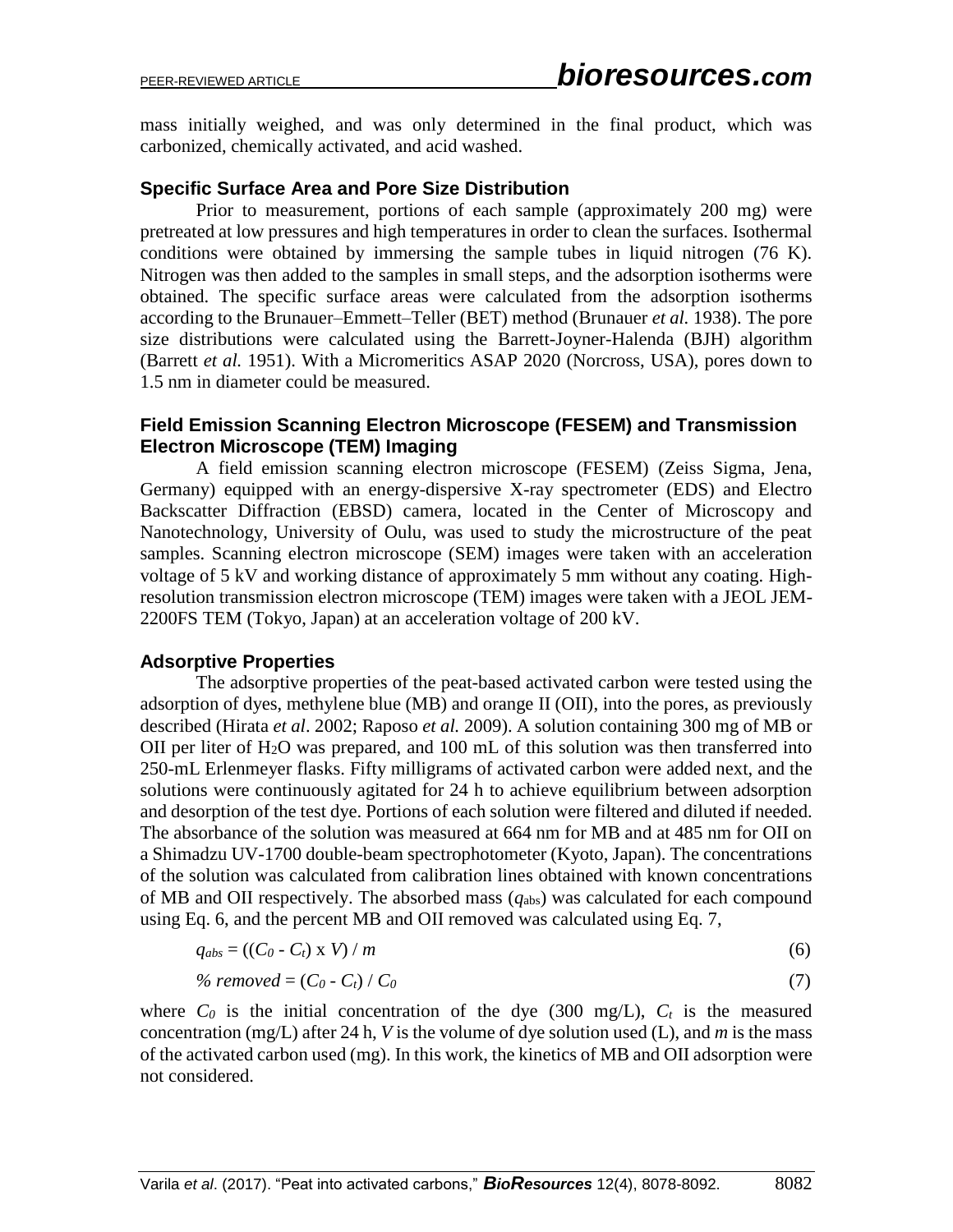# **RESULTS AND DISCUSSION**

# **Peat Analysis**

As mentioned earlier in material and methods part, the physical properties of peat obtained from northern part of Finland were investigated. Data obtained from the moisture, ash content, and elemental analysis tests are presented in Fig. 1.

According to the results peat is mostly consisting of carbon-containing materials, especially lignin, cellulose, and hemicellulose, 54% on a wet basis. Water content (34%) is also very high compared to carbon content. Elemental analysis of peat showed that nitrogen (1%), sulfur (2%), and hydrogen (6%) content were relatively small compared to carbon and water content. The remaining 3%, ash content, consist mostly of metals or their oxides.



**Fig. 1.** Results from the moisture, ash content, and elemental analyses of the raw peat sample

## **Effect of the Carbonization Temperature on the Activated Carbon Yield and Total Carbon of the Activated carbon**

The effect of the carbonization temperature, which ranged from 723 to 1073 K, on the total yield and TC was investigated. The results are shown in Table 2. According to the results, the yield decreased from 45.7% to 14.2% when the carbonizing temperature increased from 723 to 1073 K. This finding was in line with earlier studies (Baçaoui *et al*. 2001; Lua and Yang 2004; Ozdemir *et al*. 2014).

Higher TC values were obtained when using high carbonization temperatures. More volatile compounds were formed, which increased the TC content (measured as % TC) but decreased the total mass of the activated carbons. Stimely and Blankenhorn (1985) obtained the same results while investigating the behavior of different wood species treated at different temperatures.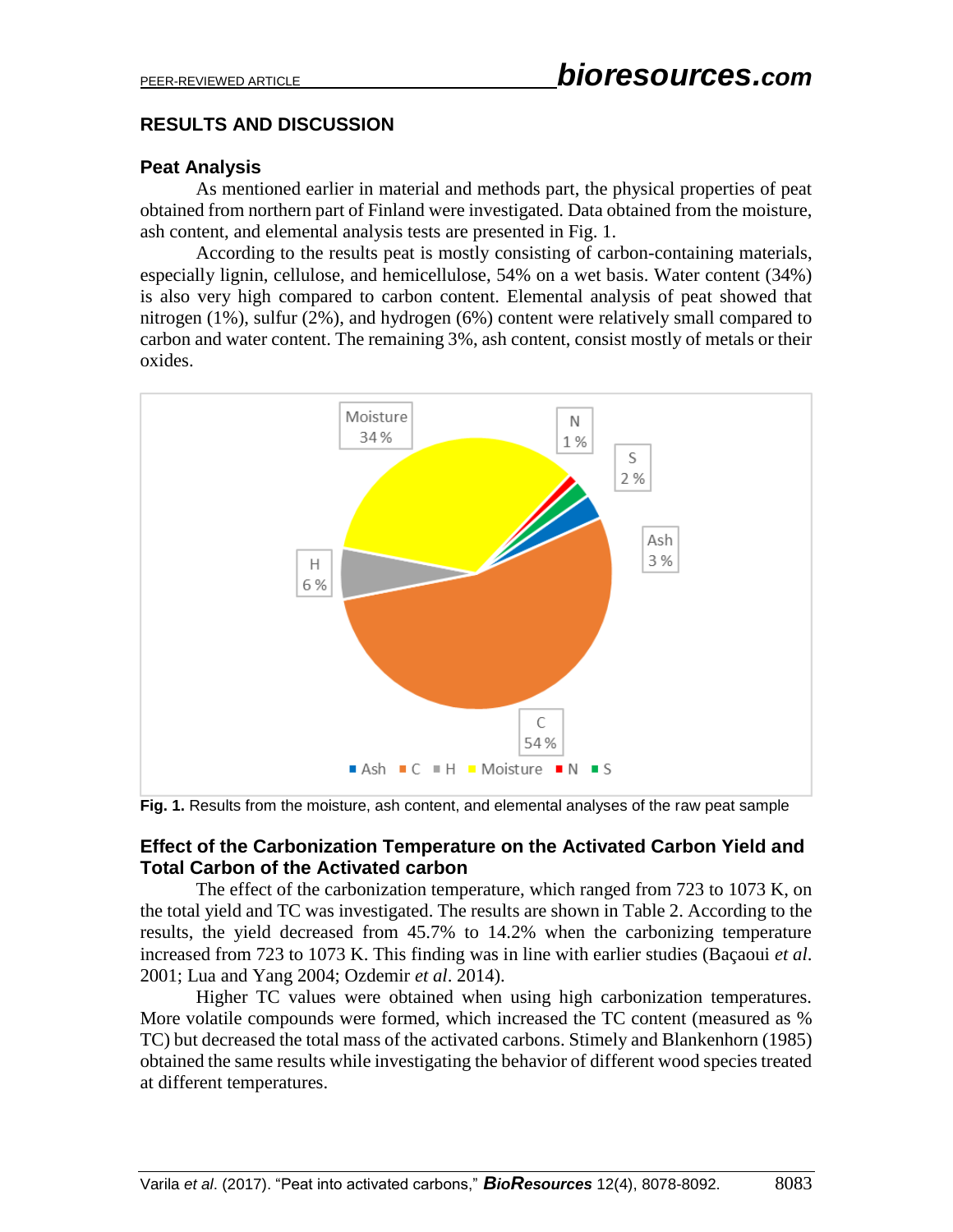**Table 2.** Effect of the Carbonization Temperature and Impregnation Ratio on the Yield and Total Carbon Content of the Activated Peat Samples

| Sample                | TC (%) | Yield (%) |
|-----------------------|--------|-----------|
| $P_{2723}$            | 87.2   | 43.7      |
| $P_{2773}$            | 88.3   | 43.1      |
| $P_{2_873}$           | 90.3   | 39.8      |
| $P_{2_1073}$          | 96.0   | 14.2      |
| $P_{1_723}$           | 73.3   | 40.8      |
| $P_{1_773}$           | 89.3   | 40.3      |
| $P_{1_873}$           | 90.4   | 40.0      |
| $P_{\frac{1}{2}}$ 723 | 89.3   | 40.5      |
| $P_{\frac{1}{2}773}$  | 85.6   | 42.2      |
| $P_{\frac{1}{2}}$ 873 | 92.5   | 38.6      |
| $P_{\frac{1}{4}723}$  | 76.5   | 45.7      |
| $P_{\frac{1}{4}773}$  | 72.3   | 44.0      |
| $P_{\frac{1}{4}}$ 873 | 80.9   | 42.4      |

## **Effect of the Impregnation Ratio on the Yield and Total Carbon content of the Activated Carbons**

The effect of the impregnation ratio on the TC and yield of peat-based activated carbon was also investigated. According to the results, which are shown in Table 2, there was a slight correlation between the impregnation ratio and yield. Increasing the impregnation ratio from ¼ to 2 at any temperature lowered the overall yield by a few percentage points. At low concentrations,  $ZnCl<sub>2</sub>$  reacts with H and O on the surface of the peat and forms  $H_2O$  and  $H_2$ , rather than burning away the carbon (CO and CO<sub>2</sub>), which leads to higher yields, as shown by Liu *et al.* (2016) and Qian *et al.* (2007).

## **Effect of the Carbonization Temperature and Impregnation Ratio on the Specific Surface Area and Pore Size Distribution of the Peat-Based Activated Carbons**

The isotherms of the activated peat samples are presented in Fig. 2. The specific surface area and pore size distribution were determined at different activation temperatures (723 to 1073 K) and  $ZnCl<sub>2</sub>$  impregnation ratios ( $\frac{1}{4}$  to 2).

According to the data obtained and presented in Table 3, increasing the temperature from 723 to 1073 K resulted in higher specific surface areas, which was independent of the impregnation ratio. Increasing the carbonization temperature accelerates the volatilization and decomposition of the sample, which leads to an increase in the specific surface area and enhanced pore development (Yorgun and Yıldız 2015).

High impregnation ratios and a high temperature (1073 K) led to a lower surface area and pore volume. The specific surface area and pore volume of the samples that had an impregnation ratio of 2 decreased from 923 to 790 m<sup>2</sup>/g and from 0.78 to 0.50 cm<sup>3</sup>/g, respectively, when the carbonization temperature was increased from 873 to 1073 K. The boiling point of  $ZnCl<sub>2</sub>$  is 732 K, and at 1073 K, melted  $ZnCl<sub>2</sub>$  expands existing micropores into mesopores. This process leads to a lower overall specific surface area and pore volume (Demiral *et al*. 2008; Bouchemal *et al*. 2009). The pore size distribution in all of the peat samples were mainly in the mesoporous region. Increasing the impregnation ratio from  $\frac{1}{4}$ to 1 rapidly increased the specific surface area and pore volume of the activated peat samples. The specific surface area and pore volume for  $P_{\frac{1}{4}873}$  were 341 m<sup>2</sup>/g and 0.16 cm<sup>3</sup>/g, respectively, and for P<sub>1\_873</sub> were 1361 m<sup>2</sup>/g and 0.69 cm<sup>3</sup>/g, respectively.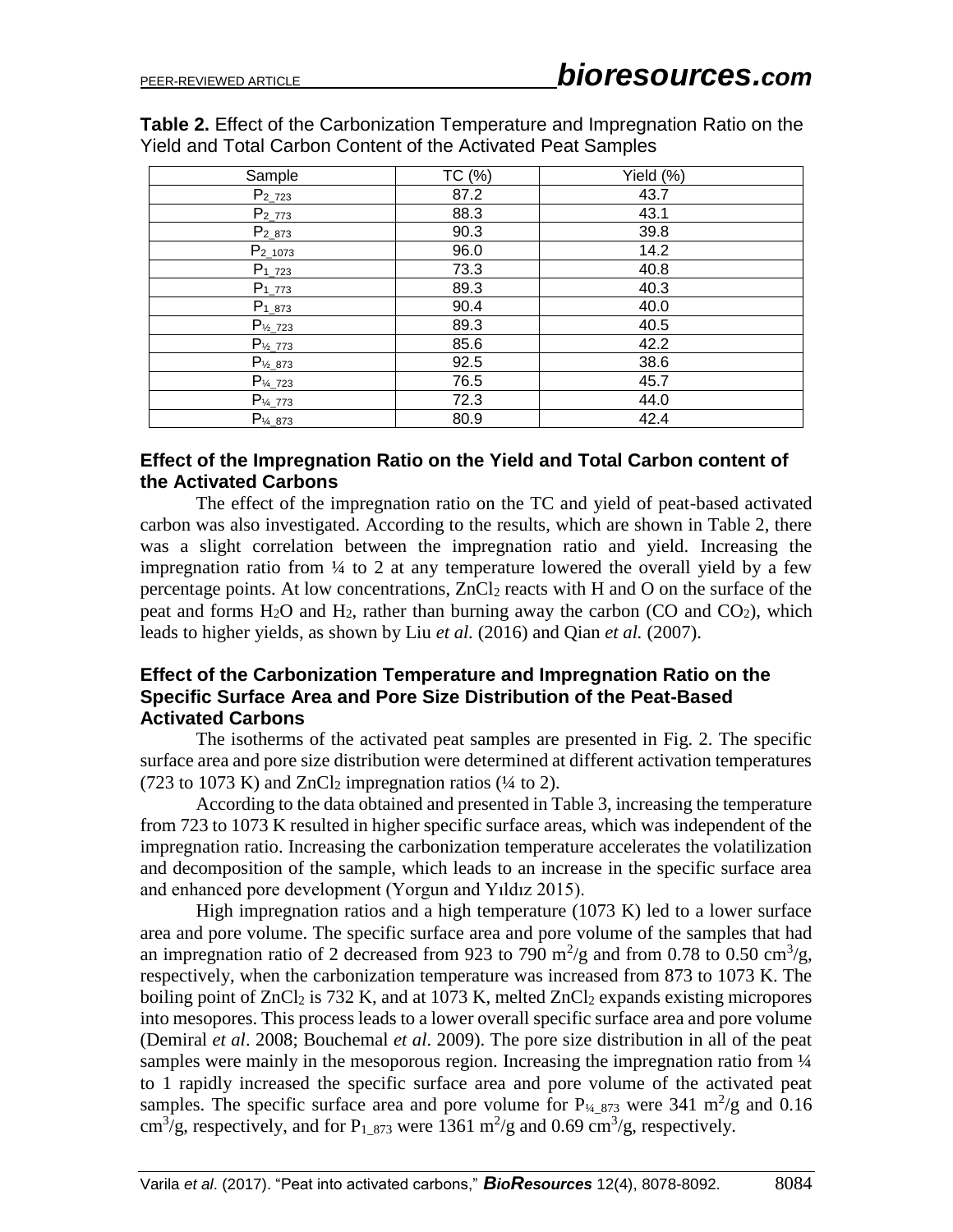

**Fig. 2.** Adsorption isotherms for peat activated at different temperatures using different impregnation ratios: a) 1:1 impregnation ratio; b) 1:2 impregnation ratio; c) 1:4 impregnation ratio; d) 2:1 impregnation ratio

| Sample                | Impregnation<br>Ratio | Temperature<br>(K) | <b>SSA</b><br>(m <sup>2</sup> /g) | Pore<br>Volume<br>$\text{(cm}^3\text{/g)}$ | Micro<br>pores<br>(%) | Meso<br>pores<br>$(\% )$ | Macro<br>pores<br>$(\% )$ |
|-----------------------|-----------------------|--------------------|-----------------------------------|--------------------------------------------|-----------------------|--------------------------|---------------------------|
| $P_{2_723}$           | 2                     | 723                | 511                               | 0.29                                       | 32.7                  | 65.7                     | 1.7                       |
| $P_{2_773}$           | 2                     | 773                | 731                               | 0.51                                       | 20.2                  | 78.7                     | 1.1                       |
| P <sub>2</sub> 873    | 2                     | 873                | 923                               | 0.78                                       | 14.9                  | 84.2                     | 0.9                       |
| P <sub>2</sub> 1073   | 2                     | 1073               | 790                               | 0.59                                       | 18.8                  | 80.2                     | 1.0                       |
| P <sub>1</sub> 723    | 1                     | 723                | 946                               | 0.76                                       | 19.9                  | 79.1                     | 0.9                       |
| $P_{1,773}$           | 1                     | 773                | 1081                              | 0.57                                       | 40.9                  | 58.1                     | 1.1                       |
| $P_{1_873}$           | 1                     | 873                | 1361                              | 0.69                                       | 46.7                  | 52.4                     | 0.9                       |
| $P_{\frac{1}{2}}$ 723 | 1/2                   | 723                | 1224                              | 0.66                                       | 40.6                  | 58.6                     | 0.8                       |
| $P_{\frac{1}{2}}$ 773 | 1/2                   | 773                | 960                               | 0.43                                       | 44.1                  | 53.9                     | 2.0                       |
| $P_{\frac{1}{2}}$ 873 | 1/2                   | 873                | 1130                              | 0.50                                       | 47.1                  | 50.8                     | 2.1                       |
| $P_{\frac{1}{4}}$ 723 | 1/4                   | 723                | 75                                | 0.04                                       | 24.5                  | 65.5                     | 10.0                      |
| $P_{\frac{1}{4}}$ 773 | 1/4                   | 773                | 271                               | 0.13                                       | 36.5                  | 57.9                     | 5.7                       |
| $P_{\frac{1}{4}}$ 873 | 1/4                   | 873                | 341                               | 0.16                                       | 35.7                  | 58.1                     | 6.2                       |

| <b>Table 3.</b> Effect of the Impregnation Ratio and Temperature on the Specific |  |
|----------------------------------------------------------------------------------|--|
| Surface Area (SSA) and Pore Size Distribution of the Activated Peat Samples      |  |

The impregnation ratio also had an effect on the pore size distribution. The microporosity decreased when the impregnation ratio increased. In contrast, the mesoporosity increased when the impregnation ratio increased. Other research groups have also come to the same conclusions concerning the effects of the carbonization temperature and chemical activating agent ratio on the specific surface area and pore size distribution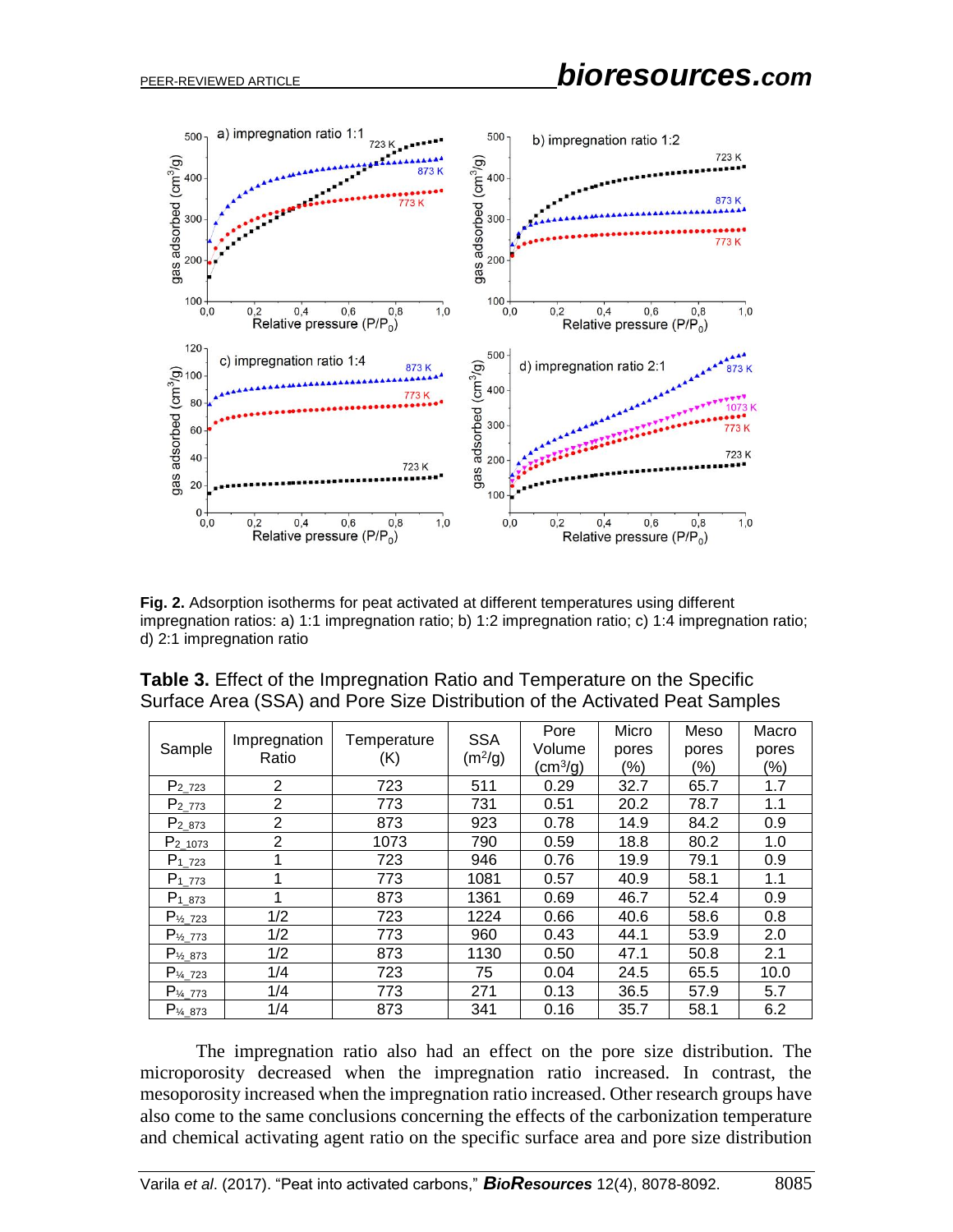(Yang and Qiu 2011; Kumar and Jena 2015; Kumar and Jena 2016b).

# **Adsorption Tests**

The adsorptive properties of the activated carbon were tested using MB and OII adsorption tests. The results of the tests are presented in Table 4 and Fig. 3.

|                       | MB             | MВ         | OII        | OII        |
|-----------------------|----------------|------------|------------|------------|
| Sample                | Adsorption     | Adsorption | Adsorption | Adsorption |
|                       | $(\% )$        | (mg/g)     | (%)        | (mg/g)     |
| $P_{2723}$            | 35             | 111        | 46         | 147        |
| $P_{2773}$            | 49             | 157        | 76         | 241        |
| $P_{2_873}$           | 63             | 200        | 87         | 275        |
| $P_{2_1073}$          | 67             | 212        | 83         | 263        |
| $P_{1_723}$           | 66             | 209        | 83         | 264        |
| $P_{1_773}$           | 54             | 172        | 83         | 264        |
| $P_{1_873}$           | 74             | 233        | 93         | 253        |
| $P_{\frac{1}{2}723}$  | 70             | 221        | 95         | 300        |
| $P_{\frac{1}{2}773}$  | 54             | 171        | 52         | 164        |
| $P_{\frac{1}{2}}$ 873 | 77             | 244        | 86         | 273        |
| $P_{\frac{1}{4}723}$  | $\overline{2}$ | 6          | 6          | 18         |
| $P_{\frac{V_4}{773}}$ | 5              | 17         | 7          | 21         |
| $P_{\frac{1}{4}}$ 873 | 5              | 17         | 9          | 28         |

**Table 4**. Adsorption Ability of the Activated Peat Samples

MB: Methylene blue; OII: Orange II



**Fig. 3.** Effect of the pore volume on the adsorption ability. The samples are in order of increasing pore volume.

The percentage of dye adsorbed increased with an increasing pore volume. A pore volume of at least  $0.3 \text{ cm}^3/\text{g}$  was necessary for any adsorption to occur. The removal of the acidic OII dye was more efficient than the removal of the basic MB dye. The maximum removal of OII was 95% (300 mg/g) for sample  $P_{\frac{1}{2}}$   $\gamma$  and the maximum removal of MB was 77% (244 mg/g) for sample  $P_{1/2}$   $_{873}$ . In addition to the pore volume, the surface groups on the activated carbon might affect the adsorption. Because the removal of the anionic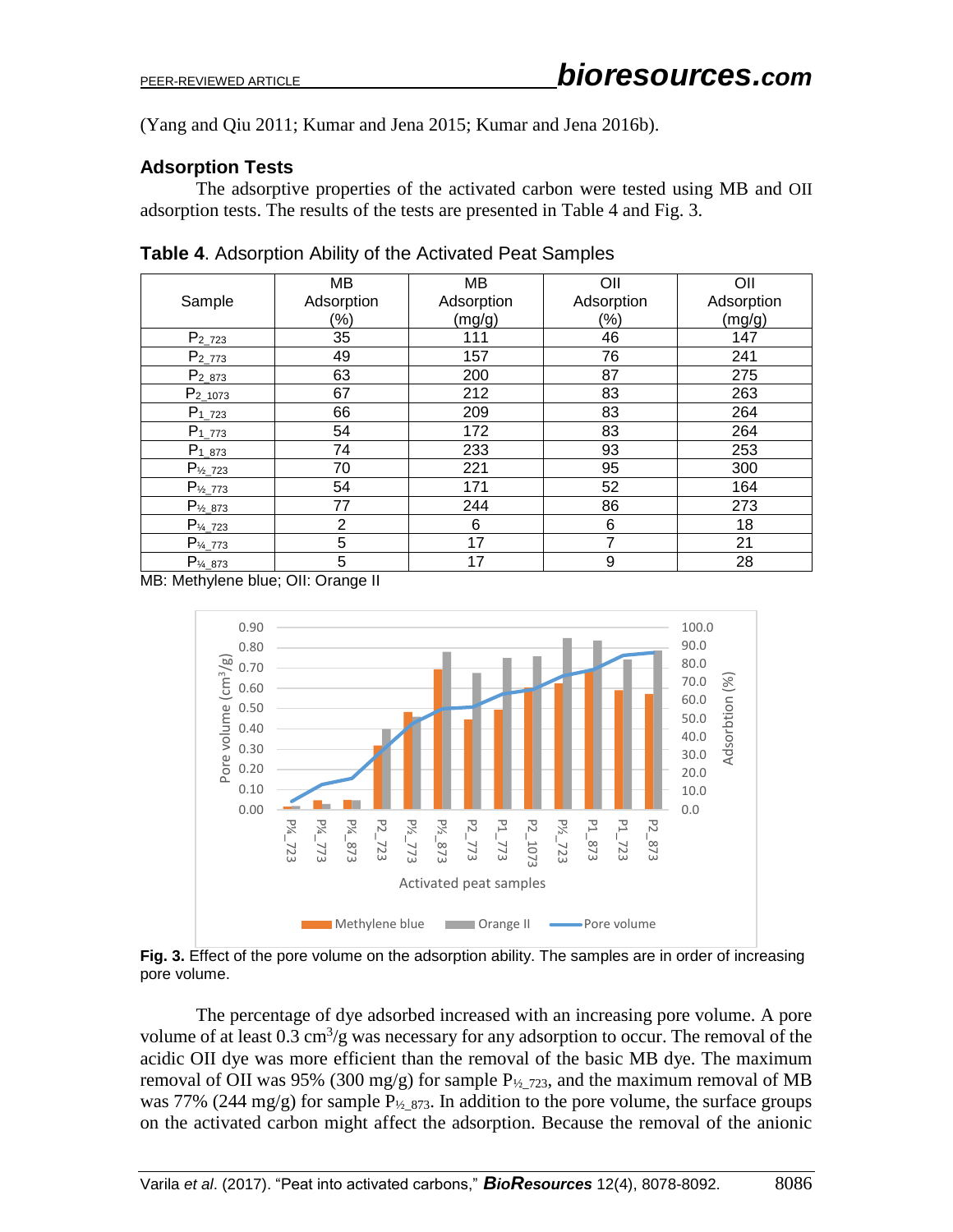dye (OII) was more efficient than the removal of the cationic dye (MB), there might have been more positively charged functional groups on the activated carbon surface than negatively charged groups. Earlier Ma *et al.* (2015) reported contradictory findings while investigating the adsorption abilities, with methylene blue and orange II, of the activated carbon produced from banana peels.

# **Scanning Electron Microscope (SEM) and Transmission Electron Microscope (TEM) Images**

The surface structure of the activated peat samples was studied by scanning electron microscopy. Four activated peat samples with different impregnation ratios activated at the same temperature are presented in Fig. 4. According to the SEM images, large pores can clearly be seen on the surface of all of the samples, regardless of the impregnation ratio. These pores can be regarded as transportation pores into the porous systems created by the activation processes even if the meso- and microporous structures are impossible to be visualized at the magnification levels used. Furthermore, a fine porous structure could be observed at the edge or cross-section of the particles using a high magnification (data not shown).



**Fig. 4.** SEM images of the activated peat samples. The magnification in the images is 5000 X; a)  $P_{2_873}$ ; b)  $P_{1_873}$ ; c)  $P_{\frac{1}{6}873}$ ; d)  $P_{\frac{1}{4_873}}$ 

The TEM images of these four peat samples (Fig. 5) showed they had similar structures. All four peat samples had an amorphous structure that is typical of carbon black. According to Fig 5 no remaining metal can be found indicating that the process for metal removal is complete.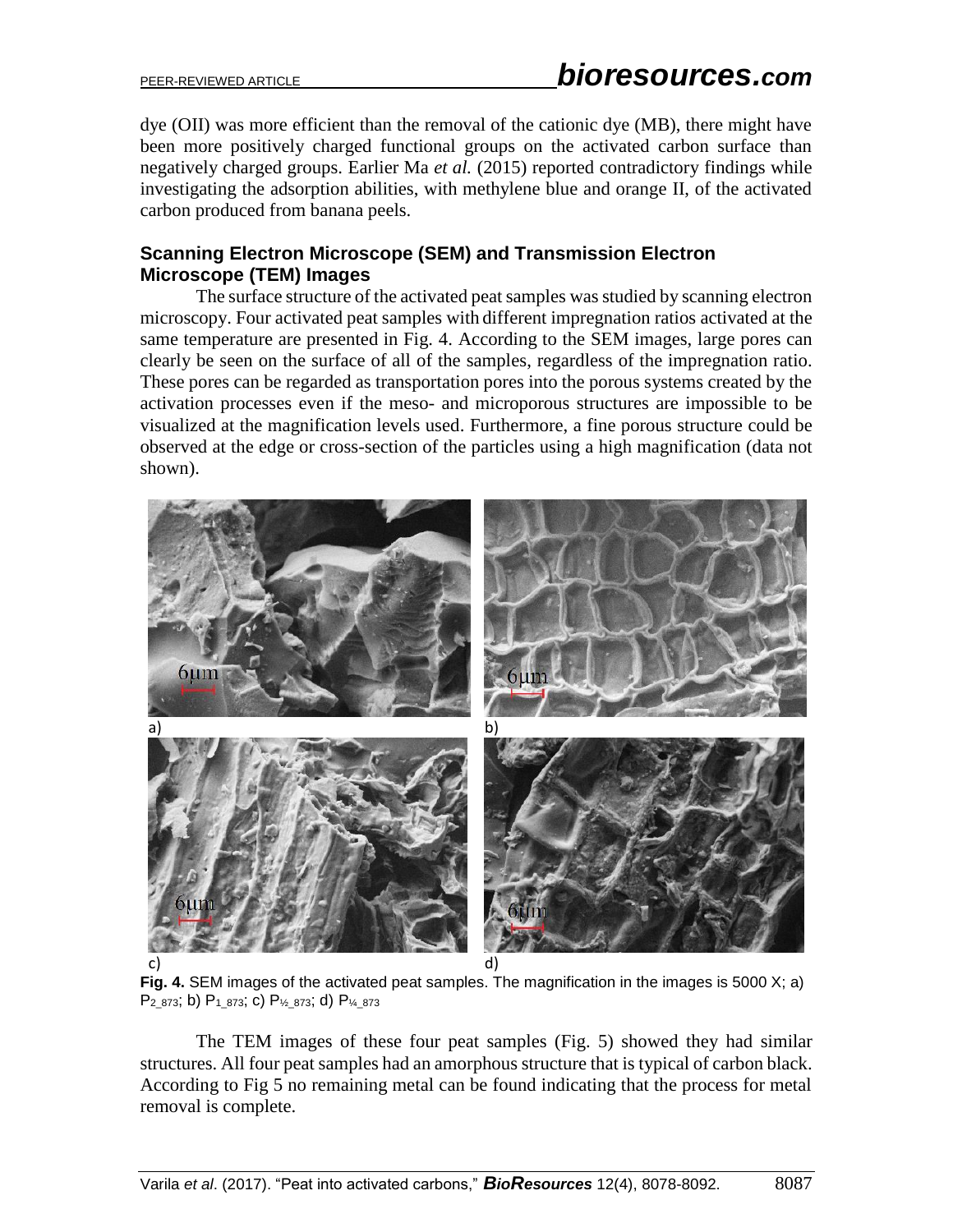

**Fig. 5.** TEM images of the activated peat samples. The magnification for a, b, and c is 100 kX, and for d is 200 kX; a)  $P_{1_873}$ ; b)  $P_{1_873}$ ; c)  $P_{1_873}$ ; d)  $P_{2_873}$ 

# **CONCLUSIONS**

- 1. The yield of activated carbon varied according to the impregnation ratio and activation temperature used.
- 2. The carbon content increased with an increasing activation temperature.
- 3. The specific surface area and pore volume increased with increasing temperature and an impregnation ratio of up to 1. However, higher impregnation ratios caused a decrease for both parameters.
- 4. The pore size distribution was remarkably changed from micro- to mesoporous when the impregnation ratio was increased from ¼ to 2.
- 5. In order to achieve proper adsorption of MB and OII, pore volumes higher than 0.3  $\text{cm}^3/\text{g}$  were needed.
- 6. Finally, a slightly higher removal of OII compared with MB was observed.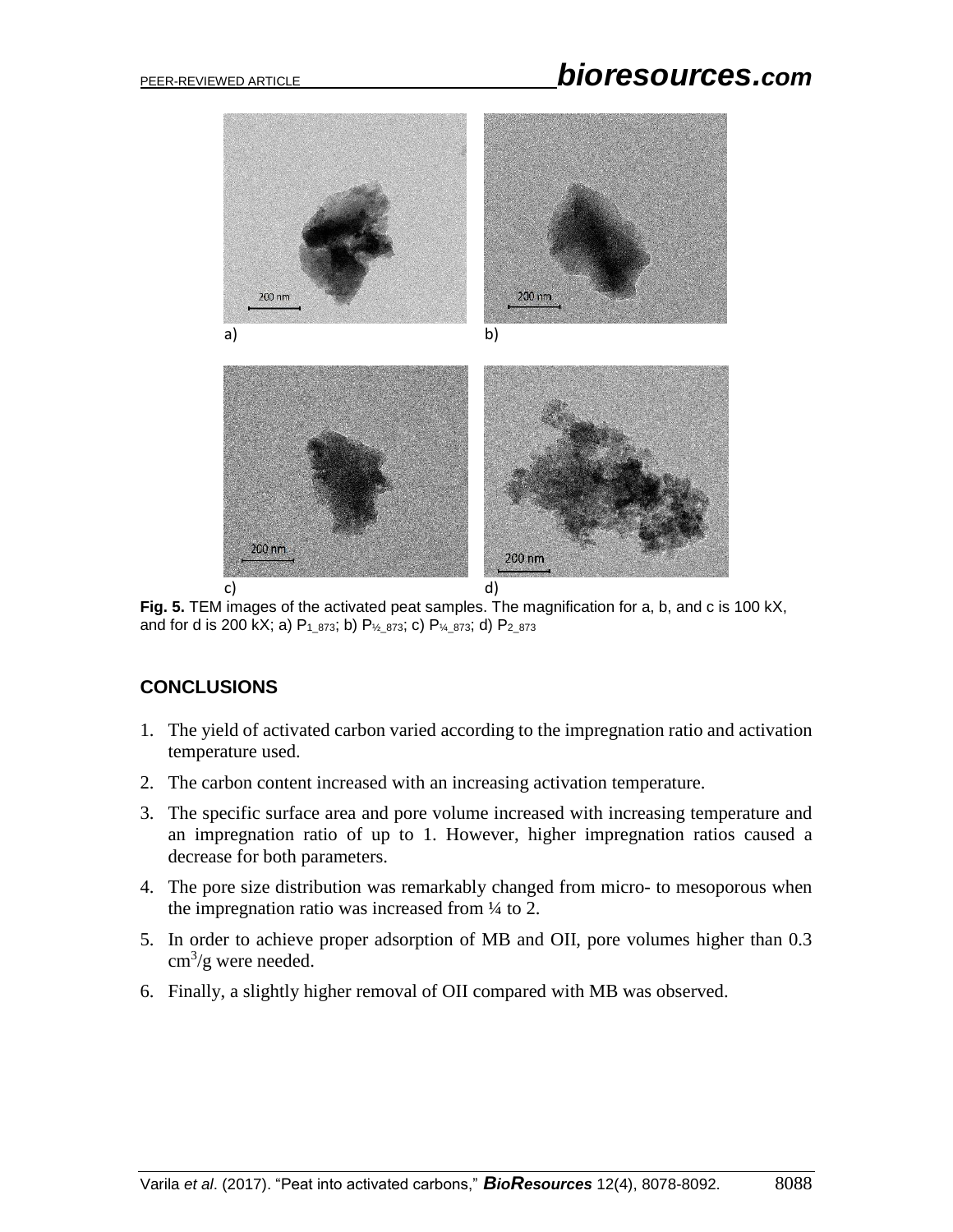# **ACKNOWLEDGEMENTS**

Toni Varila acknowledges the Bioraff Botnia foundation (21000030171 Intterreg Botnia-Atlantica), Henrik Romar acknowledges the RenePro foundation (20200224 Intterreg Nord), and Davide Bergna acknowledges the Central Ostrobothnia Cultural Foundation for personal grants. Facilities in the Nanocentre at the University of Oulu were used.

# **REFERENCES CITED**

- Ahmadpour, A., and Do, D. D. (1996). "The preparation of active carbons from coal by chemical and physical activation," *Carbon* 34(4), 471-479. DOI: 10.1016/0008- 6223(95)00204-9
- Ahmedna, M., Marshall, W. E., and Rao, R. M. (2000). "Production of granular activated carbons from select agricultural by-products and evaluation of their physical, chemical and adsorption properties," *Bioresource Technol.* 71(2), 113-123. DOI: 10.1016/S0960-8524(99)00070-X
- Antal, M. J., and Grønli, M. (2003). "The art, science, and technology of charcoal production," *Ind. Eng. Chem. Res.* 42(8), 1619-1640. DOI: 10.1021/ie0207919
- Baçaoui, A., Yaacoubi, A., Dahbi, A., Bennouna, C., Luu, R. P. T., Maldonado-Hodar, F. J., Rivera-Utrilla, J., and Moreno-Castilla, C. (2001). "Optimization of conditions for the preparation of activated carbons from olive-waste cakes," *Carbon* 39(3), 425-432. DOI: 10.1016/S0008-6223(00)00135-4
- Barrett, E. P., Joyner, L. G., and Halenda, P. P. (1951). "The determination of pore volume and area distributions in porous substances. I. Computations from nitrogen isotherms," *J. Am. Chem. Soc.* 73(1), 373-380. DOI: 10.1021/ja01145a126
- Benaddi, H., Legras, D., Rouzaud, J., and Beguin, F. (1998). "Influence of the atmosphere in the chemical activation of wood by phosphoric acid," *Carbon* 36(3), 306-309. DOI: 10.1016/S0008-6223(98)80123-1
- Bouchemal, N., Belhachemi, M., Merzougui, Z., and Addoun, F. (2009). "The effect of temperature and impregnation ratio on the active carbon porosity," *Desalination and Water Treatment* 10(1-3), 115-120. DOI: 10.5004/dwt.2009.828
- Brunauer, S., Emmett, P. H., and Teller, E. (1938). "Adsorption of gases in multimolecular layers," *J. Am. Chem. Soc.* 60(2), 309-319. DOI: 10.1021/ja01269a023
- Caglayan, B., and Aksoylu, A. (2013). "CO<sub>2</sub> adsorption on chemically modified activated carbon," *J. Hazard. Mater.* 252–253, 19-28. DOI: 10.1016/j.jhazmat.2013.02.028
- Cox, M., Pichugin, A. A., El-Shafey, E. I., and Appleton, Q. (2005). "Sorption of precious metals onto chemically prepared carbon from flax shive," *Hydrometallurgy* 78(1-2), 137-144. DOI: 10.1016/j.hydromet.2004.12.006
- Demiral, H., Demiral, İ., Tümsek, F., and Karabacakoğlu, B. (2008). "Pore structure of activated carbon prepared from hazelnut bagasse by chemical activation," *Surf. Interface Anal.* 40(3-4), 616-619. DOI: 10.1002/sia.2631
- Fu, T., and Li, Z. (2015). "Review of recent development in Co-based catalysts supported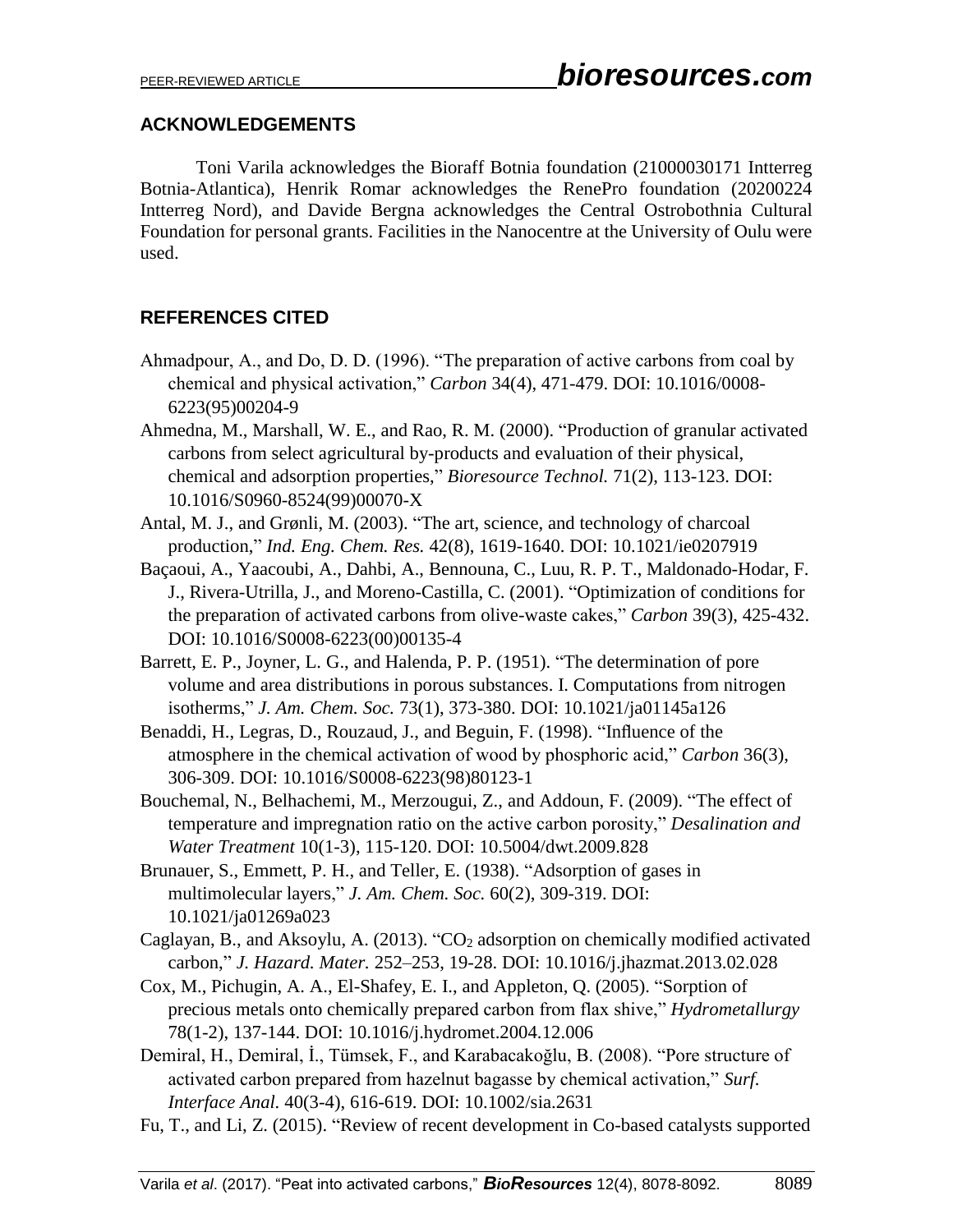on carbon materials for Fischer-Tropsch synthesis," *Chem. Eng. Sci.* 135, 3-20. DOI: 10.1016/j.ces.2015.03.007

- Hanna, F., Jan, K., and Marek, K. (2015). "Preparation and characterization of activated carbons from biomass material – giant knotweed (*Reynoutria sachalinensis*)," *Open Chemistry* 13(1), 1150-1156. DOI: 10.1515/chem-2015-0128
- Hayashi, J., Watkinson, A., Teo, K., Takemoto, S., and Muroyama, K. (1995). "Production of activated carbon from Canadian coal by chemical activation," in: *8th International Conference on Coal Science*, Oviedo, Spain, pp. 1121-1124.
- Hirata, M., Kawasaki, N., Nakamura, T., Matsumoto, K., Kabayama, M., Tamura, T., and Tanada, S. (2002). "Adsorption of dyes onto carbonaceous materials from coffee grounds by microwave treatment," *J. Colloid Interf. Sci.* 254(1), 17-22. DOI: 10.1006/jcis.2002.8570
- Khadiran, T., Hussein, M., Zainal, Z., and Rusli, R. (2015). "Textural and chemical properties of activated carbon prepared from tropical peat soil by chemical activation method," *BioResources* 10(1), 986-1007. DOI: 10.15376/biores.10.1.986-1007
- Kumar, A., and Jena, H. M. (2015). "High surface area microporous activated carbons prepared from fox nut (*Euryale ferox*) shell by zinc chloride activation," *Appl. Surf. Sci.* 356, 753-761. DOI: 10.1016/j.apsusc.2015.08.074
- Kumar, A., and Jena, H. M. (2016a). "Removal of methylene blue and phenol onto prepared activated carbon from fox nutshell by chemical activation in batch and fixed-bed column," *Journal of Cleaner Production* 137, 1246-1259. DOI: 10.1016/j.jclepro.2016.07.177
- Kumar, A., and Jena, H. M. (2016b). "Preparation and characterization of high surface area activated carbon from fox nut (*Euryale ferox*) shell by chemical activation with H3PO4," *Results in Physics* 6, 651-658. DOI: 10.1016/j.rinp.2016.09.012
- Li, S., Pasc, A., Fierro, V., and Celzard, A. (2016). "Hollow carbon spheres, synthesis and applications - A review," *J. Mater. Chem. A* 4(33), 12686–12713. DOI: 10.1039/C6TA03802F
- Lillo-Ródenas, M.A., Juan-Juan, J., Cazorla-Amorós, D., and Linares-Solano, A. (2004). "About reactions occurring during chemical activation with hydroxides," *Carbon* 42(7), 1371-1375. DOI: 10.1016/j.carbon.2004.01.008
- Lillo-Ródenas, M. A., Cazorla-Amorós, D., and Linares-Solano, A. (2003). "Understanding chemical reactions between carbons and NaOH and KOH: An insight into the chemical activation mechanism," *Carbon* 41(2), 267-275. DOI: 10.1016/S0008-6223(02)00279-8
- Liu, T.-H. (2010). "Development of mesoporous structure and high adsorption capacity of biomass-based activated carbon by phosphoric acid and zinc chloride activation," *Chem. Eng. J.* 158(2), 129-142. DOI: 10.1016/j.cej.2009.12.016
- Liu, Z., Huang, Y., and Zhao, G. (2016). "Preparation and characterization of activated carbon fibers from liquefied wood by ZnCl<sub>2</sub> activation," *BioResources* 11(2), 3178-3190. DOI: 10.15376/biores.11.2.3178-3190
- Lua, A. C., and Yang, T. (2004). "Effect of activation temperature on the textural and chemical properties of potassium hydroxide activated carbon prepared from pistachio-nut shell," *J. Colloid Interf. Sci.* 274(2), 594-601. DOI: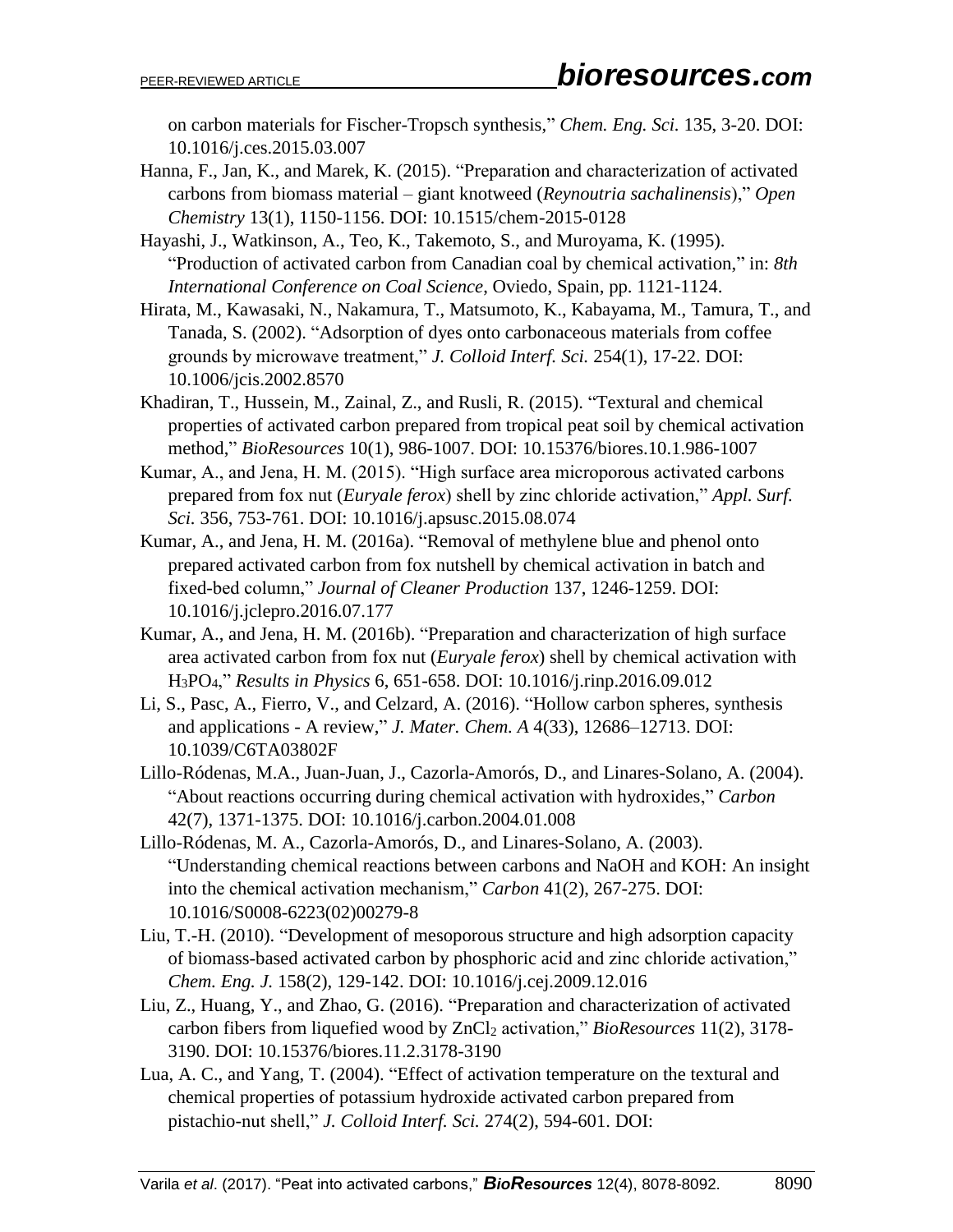10.1016/j.jcis.2003.10.001

Ma, J. F., Huang, D. Q., Zou, J., Li, L. Y., Kong, Y., and Komarneni, S. (2015). "Adsorption of methylene blue and Orange II pollutants on activated carbon prepared from banana peel," *Journal of Porous Materials* 22(2), 301-31. DOI: 10.1007/s10934-014-9896-2

Marsh, H., and Rodríguez-Reinoso, F. (2006). *Activated Carbon*, Elsevier Science Ltd., Oxford, UK.

- Mohammad-Khah, A., and Ansari, R. (2009). "Activated charcoal: Preparation, characterization and applications: A review article," *International Journal of ChemTech Research* 1(4), 859-864.
- Özdemir, M., Bolgaz, T., Saka, C., and Şahin, O. (2011). "Preparation and characterization of activated carbon from cotton stalks in a two-stage process," *J. Anal. Appl. Pyrol.* 92(1), 171-175. DOI: 10.1016/j.jaap.2011.05.010
- Ozdemir, I., Şahin, M, Orhan, R., and Erdem, M. (2014). "Preparation and characterization of activated carbon from grape stalk by zinc chloride activation," *Fuel Process. Technol*. 125, 200-206. DOI: 10.1016/j.fuproc.2014.04.002
- Patrick, J. W. (1995). *Porosity in Carbons: Characterization and Applications*, Wiley, London, UK.
- Peng, X., Huang, D., Odoom-Wubah, T., Fu, D., Huang, J., and Qin, Q. (2014). "Adsorption of anionic and cationic dyes on ferromagnetic ordered mesoporous carbon from aqueous solution: Equilibrium, thermodynamic and kinetics," *J. Colloid Interf. Sci.* 430, 272-282. DOI: 10.1016/j.jcis.2014.05.035
- Qian, Q., Machida, M., and Tatsumoto, H. (2007). "Preparation of activated carbons from cattle-manure compost by zinc chloride activation," *Bioresource Technol.* 98(2), 353- 360. DOI: 10.1016/j.biortech.2005.12.023
- Raposo, F., De La Rubia, M. A., and Borja, R. (2009). "Methylene blue number as useful indicator to evaluate the adsorptive capacity of granular activated carbon in batch mode: Influence of adsorbate/adsorbent mass ratio and particle size," *J. Hazard. Mater.* 165(1-3), 291-299. DOI: 10.1016/j.jhazmat.2008.09.106
- Rodríguez, A., García, J., Ovejero, G., and Mestanza, M. (2009). "Adsorption of anionic and cationic dyes on activated carbon from aqueous solutions: Equilibrium and kinetics," *J. Hazard. Mater.* 172(2-3), 1311-1320. DOI: 10.1016/j.jhazmat.2009.07.138
- Stimely, G., and Blankenhorn, P. (1985). "Effects of species, specimen size, and heating rate on char yield and fuel properties," *Wood Fiber Sci.* 17(4), 477-489.
- Teng, H., and Lin, H.-c. (1998). "Activated carbon production from low ash subbituminous coal with  $CO<sub>2</sub>$  activation," *AICHE J.* 44(5), 1170-1177. DOI: 10.1002/aic.690440514
- Yang, J., and Qiu, K. (2011). "Development of high surface area mesoporous activated carbons from herb residues," *Chem. Eng. J.* 167(1), 148-154. DOI: 10.1016/j.cej.2010.12.013
- Yang, K., Peng, J., Srinivasakannan, C., Zhang, L., Xia, H., and Duan, X. (2010). "Preparation of high surface area activated carbon from coconut shells using microwave heating," *Bioresource Technology* 101(15), 6163-6169. DOI: